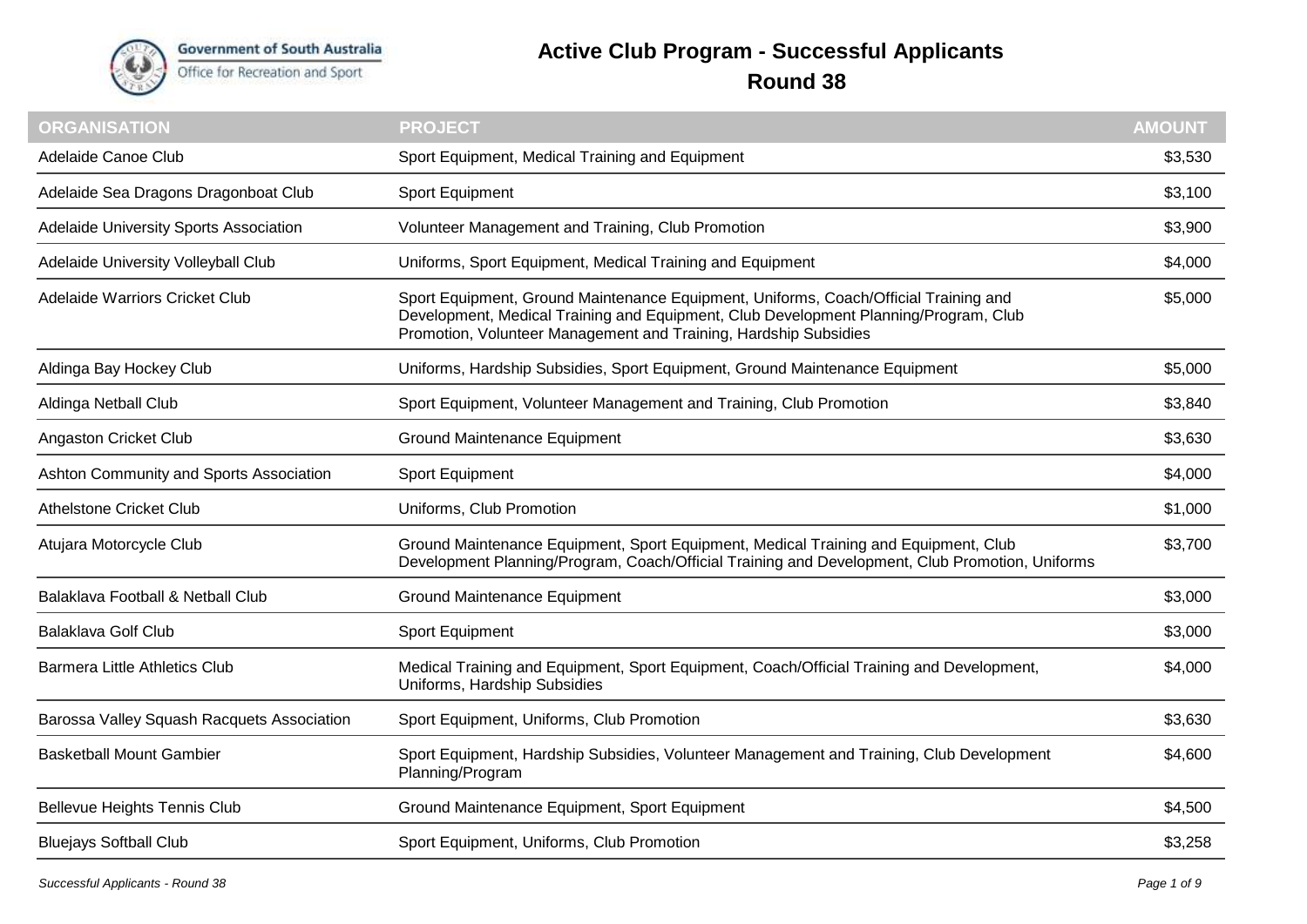| <b>ORGANISATION</b>                            | <b>PROJECT</b>                                                                                                                                                 | <b>AMOUNT</b> |
|------------------------------------------------|----------------------------------------------------------------------------------------------------------------------------------------------------------------|---------------|
| Bordertown and District Basketball Association | Uniforms                                                                                                                                                       | \$3,000       |
| <b>Bordertown Football Club</b>                | Sport Equipment, Medical Training and Equipment                                                                                                                | \$2,900       |
| Brahma Lodge Sports Club                       | Sport Equipment, Ground Maintenance Equipment, Medical Training and Equipment                                                                                  | \$5,000       |
| <b>Brighton and Seacliff Yacht Club</b>        | Sport Equipment, Coach/Official Training and Development, Volunteer Management and Training                                                                    | \$4,500       |
| <b>Brighton Cricket Club</b>                   | Sport Equipment, Coach/Official Training and Development                                                                                                       | \$4,500       |
| <b>Broadview Tennis Club</b>                   | Sport Equipment, Club Promotion, Volunteer Management and Training, Club Development<br>Planning/Program                                                       | \$4,500       |
| Burnside Calisthenics & Dance Academy          | Ground Maintenance Equipment, Sport Equipment, Club Promotion, Coach/Official Training and<br>Development, Volunteer Management and Training, Uniforms         | \$5,000       |
| <b>Burundi Eagles</b>                          | Club Development Planning/Program, Coach/Official Training and Development, Uniforms, Hardship<br>Subsidies, Volunteer Management and Training, Club Promotion | \$5,000       |
| <b>CBC Old Collegians Football Club</b>        | Medical Training and Equipment, Sport Equipment                                                                                                                | \$3,800       |
| <b>Clarendon Tennis Club</b>                   | Sport Equipment, Ground Maintenance Equipment, Uniforms, Medical Training and Equipment                                                                        | \$3,300       |
| <b>Cleve District Bowling Club</b>             | Sport Equipment, Ground Maintenance Equipment, Coach/Official Training and Development, Club<br>Promotion                                                      | \$4,000       |
| Concordia Old Collegians Cricket Club          | Sport Equipment, Uniforms, Club Promotion                                                                                                                      | \$2,640       |
| Copperclub Golf & Community Association        | Medical Training and Equipment, Volunteer Management and Training                                                                                              | \$3,120       |
| <b>Coromandel Cricket Club</b>                 | Uniforms, Volunteer Management and Training, Ground Maintenance Equipment, Medical Training<br>and Equipment, Coach/Official Training and Development          | \$5,000       |
| <b>Cressy Bowmen</b>                           | Sport Equipment                                                                                                                                                | \$1,360       |
| <b>Cudlee Creek Tennis and Basketball Club</b> | Sport Equipment                                                                                                                                                | \$220         |
| <b>Cumberland United Womens Football Club</b>  | Sport Equipment, Coach/Official Training and Development, Uniforms, Medical Training and<br>Equipment, Volunteer Management and Training, Hardship Subsidies   | \$4,100       |
| Curramulka Community Club                      | Sport Equipment                                                                                                                                                | \$2,250       |
| Dover Square Tennis Club                       | Sport Equipment                                                                                                                                                | \$1,820       |
| East Adelaide Table Tennis Club                | Sport Equipment                                                                                                                                                | \$2,550       |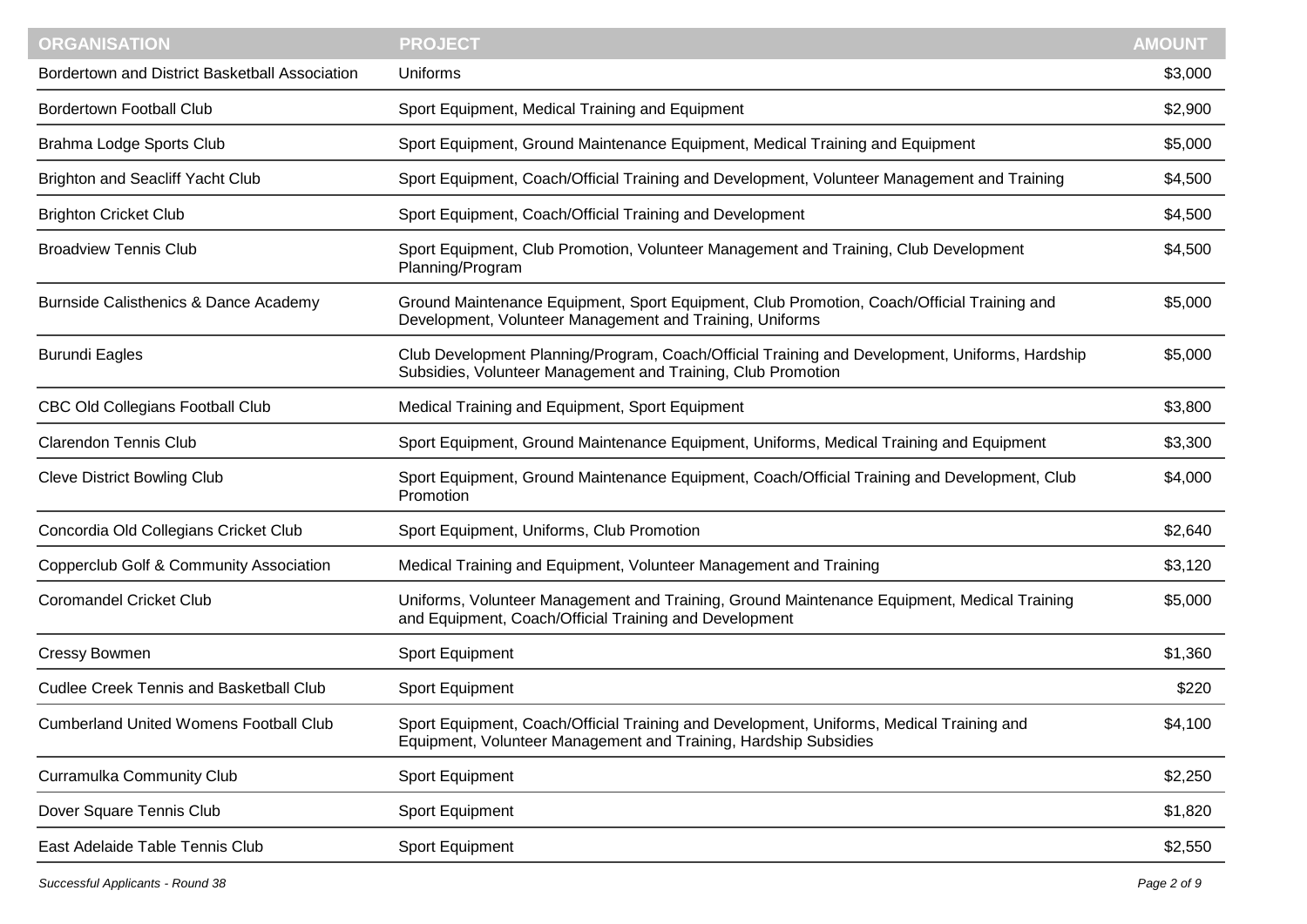| <b>ORGANISATION</b>                                                          | <b>PROJECT</b>                                                                                                                                                                              | <b>AMOUNT</b> |
|------------------------------------------------------------------------------|---------------------------------------------------------------------------------------------------------------------------------------------------------------------------------------------|---------------|
| Eastern Suburbs Petanque                                                     | Ground Maintenance Equipment, Sport Equipment, Coach/Official Training and Development,<br>Medical Training and Equipment, Club Promotion                                                   | \$4,000       |
| Eastern Zone Primary Schools Soccer Association Ground Maintenance Equipment |                                                                                                                                                                                             | \$1,460       |
| Eleven Adult FC                                                              | Sport Equipment, Uniforms, Club Development Planning/Program, Coach/Official Training and<br>Development, Medical Training and Equipment, Volunteer Management and Training                 | \$4,800       |
| Elizabeth Special Needs Judo Club                                            | Uniforms, Sport Equipment, Volunteer Management and Training, Club Promotion, Medical Training<br>and Equipment, Coach/Official Training and Development, Club Development Planning/Program | \$5,000       |
| <b>Elsewhere Clay Target Club</b>                                            | Sport Equipment                                                                                                                                                                             | \$2,740       |
| <b>Enfield Harriers Amateur Athletic Club</b>                                | Sport Equipment, Hardship Subsidies                                                                                                                                                         | \$2,740       |
| FC CBC                                                                       | Sport Equipment, Uniforms                                                                                                                                                                   | \$5,000       |
| <b>Flagstaff Hill Cricket Club</b>                                           | Sport Equipment, Uniforms, Coach/Official Training and Development, Club Promotion, Volunteer<br>Management and Training                                                                    | \$3,400       |
| <b>Flinders Park Tennis Club</b>                                             | Sport Equipment, Medical Training and Equipment                                                                                                                                             | \$5,000       |
| Fun Star Calisthenic Academy                                                 | Sport Equipment, Club Promotion, Medical Training and Equipment, Coach/Official Training and<br>Development                                                                                 | \$2,000       |
| Gawler Golf Club                                                             | Medical Training and Equipment, Club Development Planning/Program, Club Promotion                                                                                                           | \$3,630       |
| Glenunga Football Club                                                       | Sport Equipment, Medical Training and Equipment, Uniforms, Coach/Official Training and<br>Development, Hardship Subsidies                                                                   | \$4,000       |
| Golden Grove Cricket Club                                                    | Ground Maintenance Equipment, Sport Equipment                                                                                                                                               | \$3,430       |
| Goodwood Cricket Club                                                        | Sport Equipment, Uniforms, Hardship Subsidies, Coach/Official Training and Development                                                                                                      | \$4,500       |
| Goodwood Saints Football Club                                                | Medical Training and Equipment, Club Development Planning/Program, Coach/Official Training and<br>Development, Uniforms, Club Promotion                                                     | \$4,500       |
| Goolwa Hockey Club                                                           | Uniforms, Sport Equipment, Club Promotion                                                                                                                                                   | \$4,020       |
| Guides SA - McLaren Vale                                                     | To assist the Mclaren Vale Guides Group with: Medical Training and Equipment, Volunteer<br>Management and Training, Club Promotion, Ground Maintenance Equipment                            | \$2,470       |
| <b>Hahndorf Bowling Club</b>                                                 | Sport Equipment                                                                                                                                                                             | \$3,000       |
| Hamley Bridge Golf Club                                                      | Medical Training and Equipment, Club Development Planning/Program, Club Promotion                                                                                                           | \$4,000       |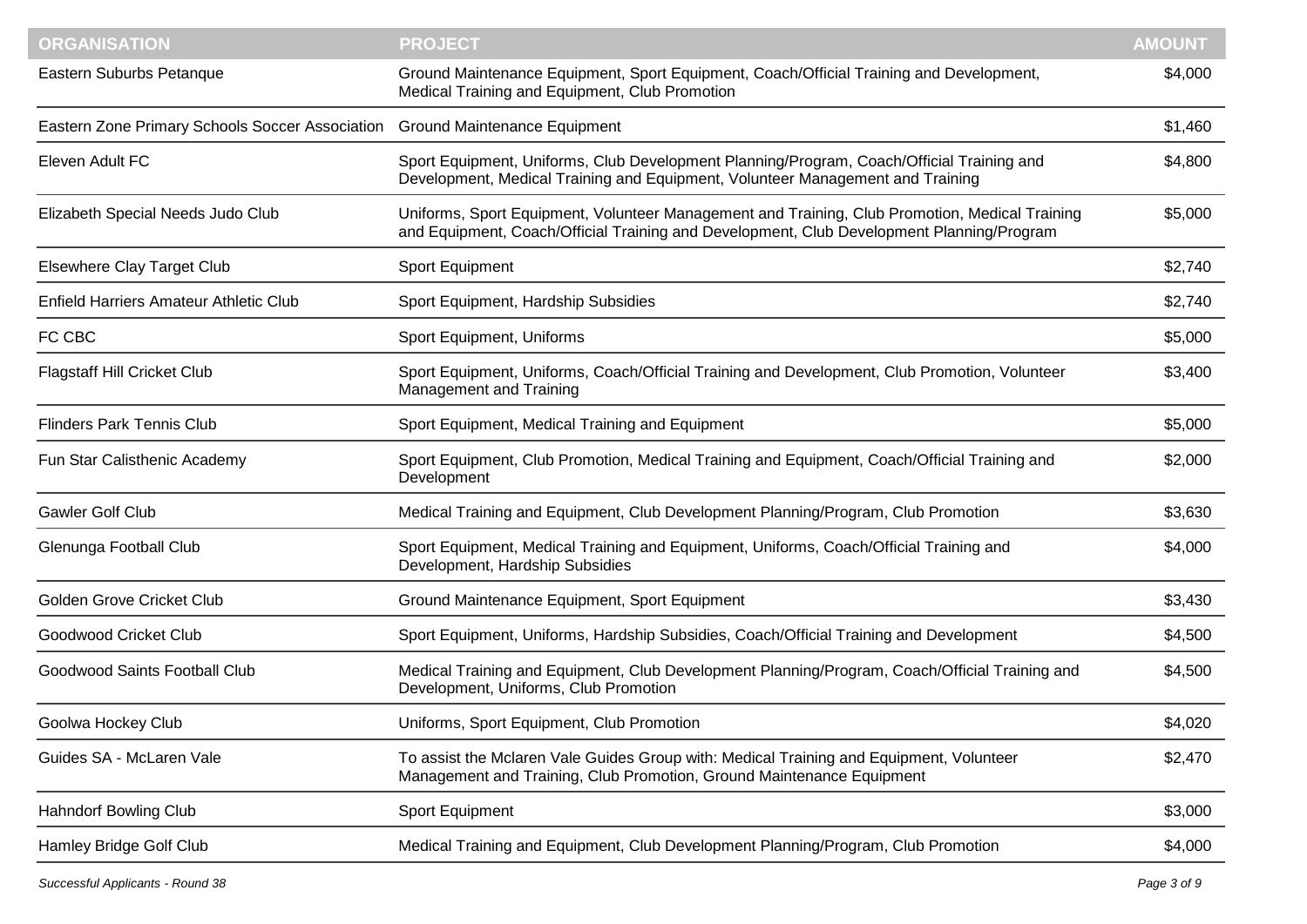| <b>ORGANISATION</b>                                 | <b>PROJECT</b>                                                                                                                                      | <b>AMOUNT</b> |
|-----------------------------------------------------|-----------------------------------------------------------------------------------------------------------------------------------------------------|---------------|
| Hectorville Sports and Community Club               | Medical Training and Equipment, Volunteer Management and Training, Sport Equipment, Club<br>Development Planning/Program                            | \$1,500       |
| Henley Heat Soccer Club                             | Sport Equipment, Ground Maintenance Equipment                                                                                                       | \$5,000       |
| Henley South Tennis Club                            | Sport Equipment, Ground Maintenance Equipment, Club Promotion                                                                                       | \$3,200       |
| Hope Valley Cricket Club                            | Sport Equipment, Coach/Official Training and Development, Ground Maintenance Equipment,<br>Uniforms                                                 | \$5,000       |
| Hope Valley Tennis and Netball Club                 | Coach/Official Training and Development, Sport Equipment                                                                                            | \$4,300       |
| <b>Hub Gymnastics Club</b>                          | Sport Equipment, Club Promotion                                                                                                                     | \$4,200       |
| Hummocks Netball Club                               | Sport Equipment, Uniforms, Medical Training and Equipment                                                                                           | \$3,000       |
| <b>International Gun Club</b>                       | Sport Equipment                                                                                                                                     | \$5,000       |
| Iron Knob Golf Club                                 | Ground Maintenance Equipment, Club Promotion                                                                                                        | \$3,800       |
| Ironbank Cherry Gardens Netball Club                | Sport Equipment, Medical Training and Equipment, Ground Maintenance Equipment, Uniforms,<br>Coach/Official Training and Development, Club Promotion | \$4,500       |
| Kangaroo Island Netball Association                 | Coach/Official Training and Development, Club Promotion                                                                                             | \$5,000       |
| Kapinnie Mount Hope Cricket Club                    | Sport Equipment                                                                                                                                     | \$1,500       |
| Karadinga Sports and Recreation Centre              | Medical Training and Equipment, Hardship Subsidies                                                                                                  | \$3,300       |
| Kenton Valley Pistol and Shooting Club              | Sport Equipment, Medical Training and Equipment, Ground Maintenance Equipment                                                                       | \$4,790       |
| Kilburn Junior and Intermediate Colts Football Club | Hardship Subsidies, Coach/Official Training and Development, Medical Training and Equipment,<br>Uniforms                                            | \$3,500       |
| Lobethal Bowling Club                               | <b>Medical Training and Equipment</b>                                                                                                               | \$2,000       |
| <b>Lock Football Club</b>                           | Club Development Planning/Program, Sport Equipment, Uniforms, Ground Maintenance Equipment                                                          | \$4,000       |
| Loxton Amateur Basketball Association               | Sport Equipment, Uniforms, Coach/Official Training and Development, Volunteer Management and<br>Training                                            | \$3,580       |
| Loxton Amateur Swimming Club                        | Sport Equipment, Volunteer Management and Training                                                                                                  | \$4,000       |
| <b>Marion Bowling Club</b>                          | Sport Equipment, Coach/Official Training and Development                                                                                            | \$3,680       |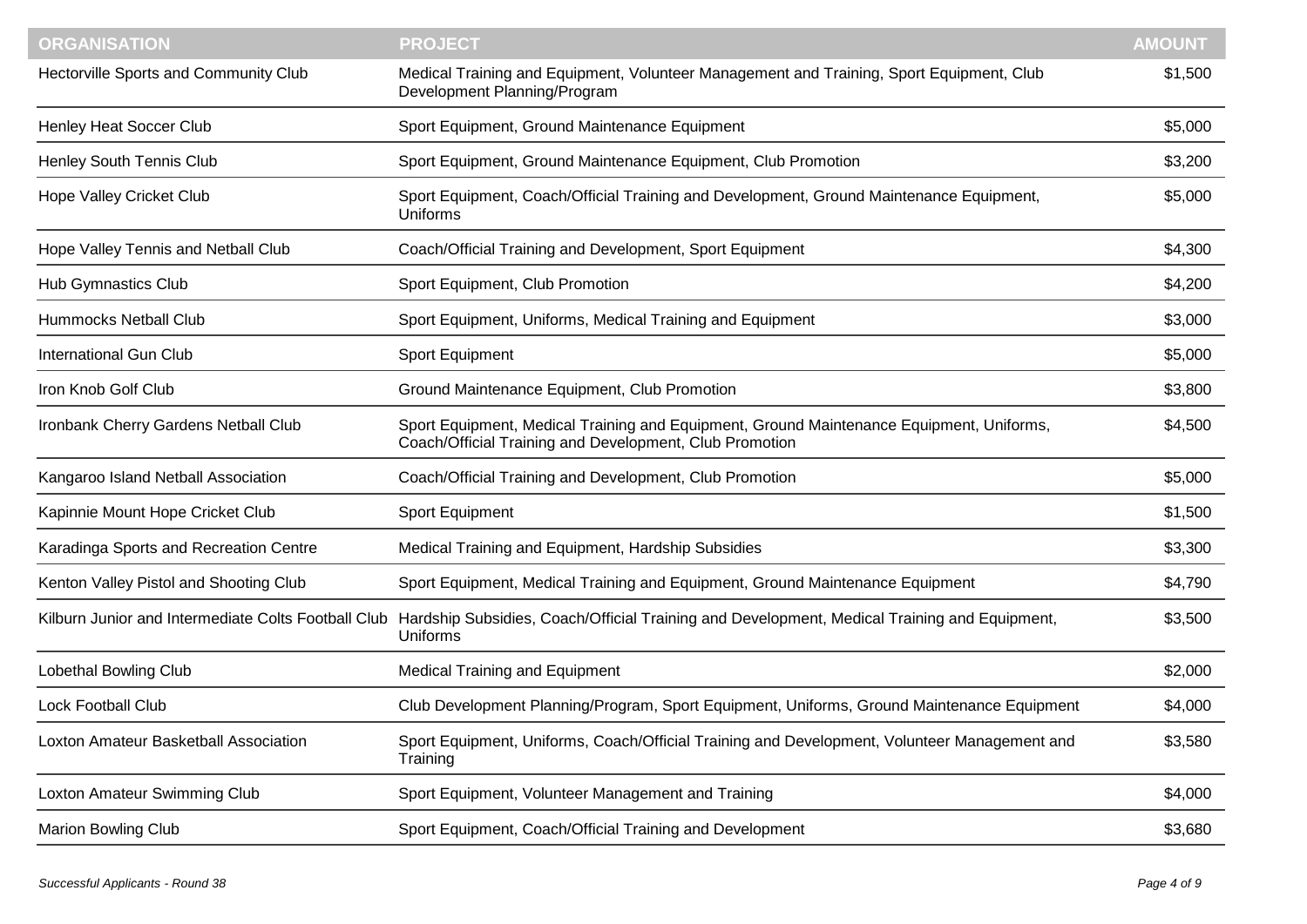| <b>ORGANISATION</b>                                    | <b>PROJECT</b>                                                                                                                                                                                 | <b>AMOUNT</b> |
|--------------------------------------------------------|------------------------------------------------------------------------------------------------------------------------------------------------------------------------------------------------|---------------|
| <b>Marion Tennis Club</b>                              | Sport Equipment, Club Promotion, Uniforms                                                                                                                                                      | \$4,200       |
| Mawson Lakes Soccer Club                               | Sport Equipment, Hardship Subsidies, Club Promotion, Ground Maintenance Equipment                                                                                                              | \$4,000       |
| Melrose Memorial Bowling Club                          | <b>Ground Maintenance Equipment</b>                                                                                                                                                            | \$4,000       |
| Metro United Womens Football Club                      | Sport Equipment, Coach/Official Training and Development                                                                                                                                       | \$4,000       |
| Millswood Croquet Club                                 | Sport Equipment                                                                                                                                                                                | \$1,945       |
| Morphettville Park Cricket Club                        | Uniforms, Sport Equipment, Medical Training and Equipment, Coach/Official Training and<br>Development                                                                                          | \$4,000       |
| Morphettville Park Tennis Club                         | Sport Equipment, Ground Maintenance Equipment, Coach/Official Training and Development                                                                                                         | \$4,000       |
| <b>Mount Barker Cricket Club</b>                       | Sport Equipment                                                                                                                                                                                | \$4,790       |
| Mount Osmond Golf Club                                 | Club Promotion, Medical Training and Equipment                                                                                                                                                 | \$4,000       |
| Murray Bridge and District Table Tennis<br>Association | Ground Maintenance Equipment, Sport Equipment                                                                                                                                                  | \$4,920       |
| Naracoorte Golf Club                                   | Coach/Official Training and Development                                                                                                                                                        | \$2,800       |
| Newton Jaguars Netball Club                            | Sport Equipment, Medical Training and Equipment, Club Development Planning/Program,<br>Coach/Official Training and Development, Uniforms, Club Promotion, Volunteer Management and<br>Training | \$3,500       |
| Noarlunga United Soccer Club                           | Club Development Planning/Program, Coach/Official Training and Development, Volunteer<br>Management and Training, Medical Training and Equipment, Hardship Subsidies, Club Promotion           | \$3,800       |
| North Adelaide Basketball Club                         | Sport Equipment, Medical Training and Equipment, Hardship Subsidies, Uniforms                                                                                                                  | \$5,000       |
| North Adelaide Croquet Club                            | <b>Club Promotion</b>                                                                                                                                                                          | \$4,000       |
| North East Human Powered Vehicles Supporters           | Sport Equipment, Hardship Subsidies, Uniforms, Medical Training and Equipment, Volunteer<br>Management and Training, Club Development Planning/Program                                         | \$3,300       |
| Norwood Basketball Club                                | Volunteer Management and Training, Club Development Planning/Program                                                                                                                           | \$4,500       |
| Norwood Bears Volleyball Club                          | Club Development Planning/Program, Sport Equipment, Hardship Subsidies, Coach/Official Training<br>and Development, Volunteer Management and Training, Club Promotion                          | \$3,500       |
| Norwood Croquet Club                                   | <b>Club Promotion</b>                                                                                                                                                                          | \$2,000       |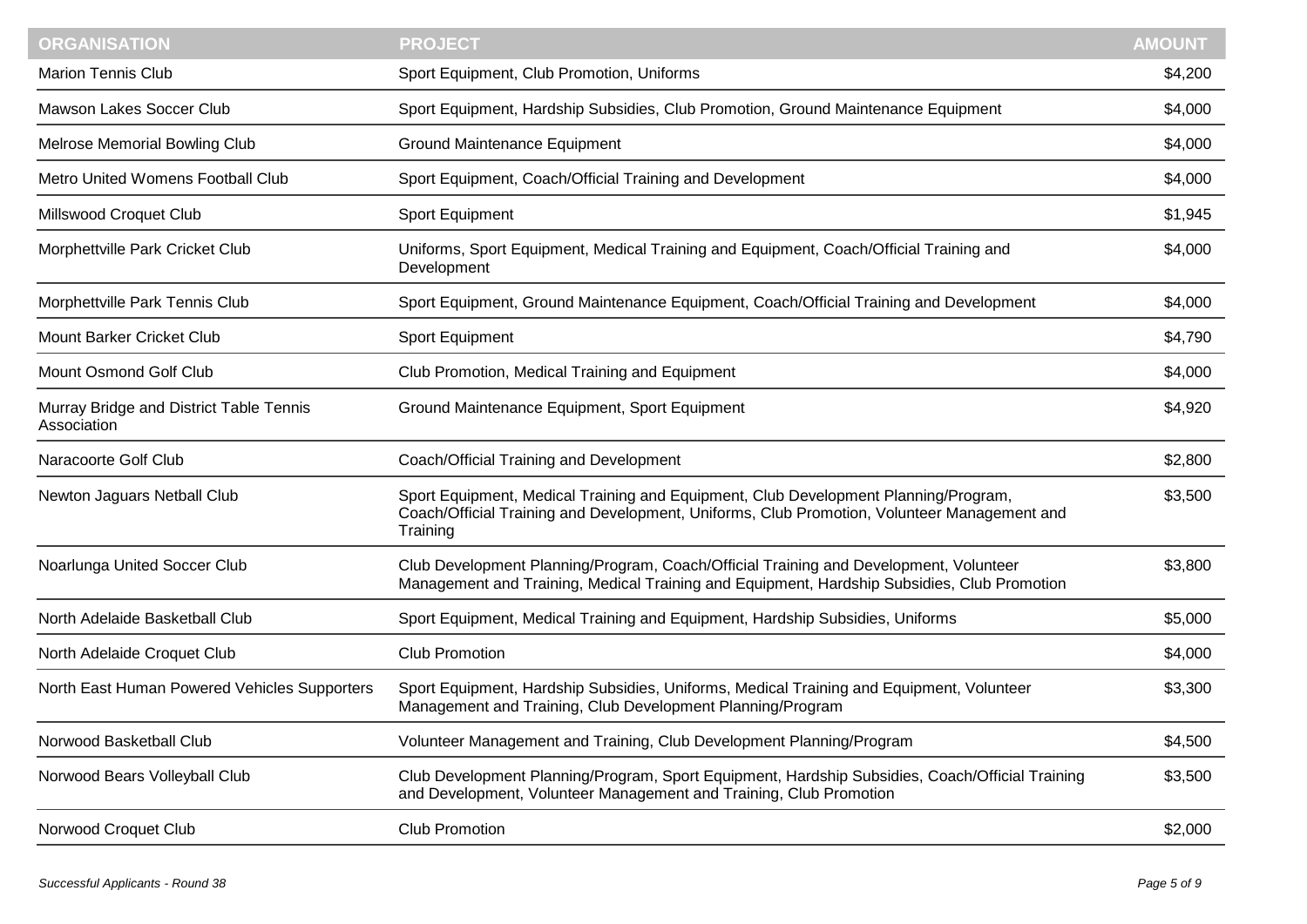| <b>ORGANISATION</b>                             | <b>PROJECT</b>                                                                                                                                                                                                            | <b>AMOUNT</b> |
|-------------------------------------------------|---------------------------------------------------------------------------------------------------------------------------------------------------------------------------------------------------------------------------|---------------|
| Norwood Force All Star Cheer and Dance          | Sport Equipment                                                                                                                                                                                                           | \$4,200       |
| One Tree Hill Cricket Club                      | Sport Equipment, Uniforms, Club Promotion, Coach/Official Training and Development                                                                                                                                        | \$2,570       |
| One Tree Hill Soccer Club                       | Sport Equipment, Uniforms, Medical Training and Equipment                                                                                                                                                                 | \$4,283       |
| Onkaparinga Gaelic Football Club                | Uniforms, Sport Equipment, Coach/Official Training and Development, Medical Training and<br>Equipment                                                                                                                     | \$4,100       |
| Para Hills East Sports Club                     | Medical Training and Equipment, Ground Maintenance Equipment, Coach/Official Training and<br>Development                                                                                                                  | \$2,770       |
| Para Hills Gymnastics Club                      | Sport Equipment                                                                                                                                                                                                           | \$4,000       |
| Payneham Bowling Club                           | Coach/Official Training and Development, Club Promotion                                                                                                                                                                   | \$4,300       |
| Payneham Cricket Club                           | Sport Equipment, Uniforms                                                                                                                                                                                                 | \$3,200       |
| <b>Phoenix Rowing Club</b>                      | Sport Equipment                                                                                                                                                                                                           | \$4,600       |
| <b>Platinum Fighting Sports</b>                 | Club Promotion, Uniforms, Sport Equipment                                                                                                                                                                                 | \$5,000       |
| Port Adelaide Rowing Club                       | Uniforms, Sport Equipment                                                                                                                                                                                                 | \$3,020       |
| Port Adelaide Spartans Gridiron Club            | Uniforms, Club Promotion, Hardship Subsidies                                                                                                                                                                              | \$5,000       |
| Port Broughton Combined Sporting Club           | <b>Medical Training and Equipment</b>                                                                                                                                                                                     | \$2,180       |
| Port Noarlunga Soldiers' Memorial Bowling Green | <b>Ground Maintenance Equipment</b>                                                                                                                                                                                       | \$5,000       |
| <b>Quarter Horse Association of SA</b>          | Coach/Official Training and Development, Club Development Planning/Program, Club Promotion,<br>Uniforms                                                                                                                   | \$2,100       |
| Reidy Park Tennis Club                          | Sport Equipment, Medical Training and Equipment, Hardship Subsidies, Coach/Official Training and<br>Development                                                                                                           | \$2,509       |
| Reynella Community Centre Bowling Club          | Ground Maintenance Equipment, Sport Equipment                                                                                                                                                                             | \$4,300       |
| Reynella Cricket Club                           | Sport Equipment, Uniforms, Ground Maintenance Equipment                                                                                                                                                                   | \$5,000       |
| Reynella Football Club                          | Sport Equipment, Uniforms, Ground Maintenance Equipment                                                                                                                                                                   | \$5,000       |
| Road Runners Softball Club                      | Uniforms, Sport Equipment, Coach/Official Training and Development, Volunteer Management and<br>Training, Club Development Planning/Program, Club Promotion, Medical Training and Equipment,<br><b>Hardship Subsidies</b> | \$3,430       |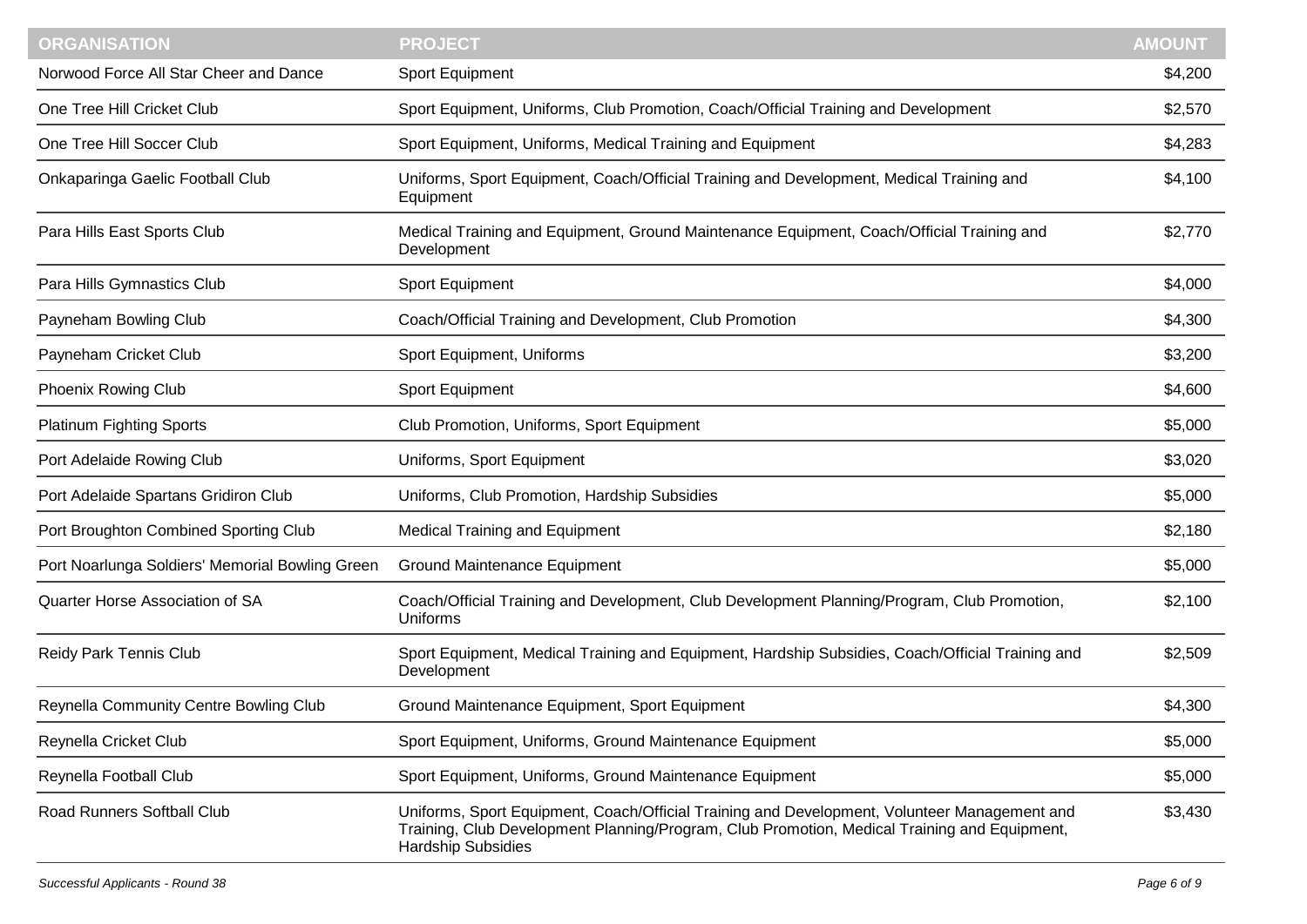| <b>ORGANISATION</b>                      | <b>PROJECT</b>                                                                                                                                                                     | <b>AMOUNT</b> |
|------------------------------------------|------------------------------------------------------------------------------------------------------------------------------------------------------------------------------------|---------------|
| Roxby Districts Cricket Association      | Sport Equipment, Uniforms                                                                                                                                                          | \$3,800       |
| SA Amateur Football League               | <b>Medical Training and Equipment</b>                                                                                                                                              | \$2,710       |
| <b>SA Blind Bowlers' Club</b>            | Uniforms, Club Promotion                                                                                                                                                           | \$4,000       |
| <b>SA Blind Cricket Club</b>             | Sport Equipment, Medical Training and Equipment, Club Development Planning/Program,<br>Coach/Official Training and Development, Club Promotion, Uniforms                           | \$4,985       |
| <b>SA Masters Athletics</b>              | Sport Equipment                                                                                                                                                                    | \$4,148       |
| Salisbury Amateur Athletic Club          | Sport Equipment, Coach/Official Training and Development, Uniforms                                                                                                                 | \$3,680       |
| Salisbury Bowling Club                   | <b>Ground Maintenance Equipment</b>                                                                                                                                                | \$5,000       |
| Salisbury East Junior Soccer Club        | Sport Equipment, Club Promotion, Uniforms, Hardship Subsidies                                                                                                                      | \$3,700       |
| Salisbury Football Club                  | Medical Training and Equipment, Hardship Subsidies, Volunteer Management and Training, Uniforms                                                                                    | \$5,000       |
| Scouts SA - 1st Beaumont Scout Group     | To assist the 1st Beaumont Scout Group with one or more of the following: Sport Equipment, Medical<br>Training and Equipment, Uniforms                                             | \$2,980       |
| Scouts SA - Aberfoyle Park Group         | To assist the Aberfoyle Park Scout Group with Sport Equipment                                                                                                                      | \$2,880       |
| Scouts SA - Adelaide 2nd Unit            | To assist the 2nd Adelaide Scout Unit with Sport Equipment                                                                                                                         | \$3,000       |
| Scouts SA - Coonara Scout Group          | To assist the Coonara Scout Group with one or more of the following: Sport Equipment, Ground<br>Maintenance Equipment, Club Promotion, Club Development Planning/Program, Uniforms | \$2,000       |
| Scouts SA - Hope Valley Scouts Group     | To assist the Hope Valley Scouts Group with Sport Equipment                                                                                                                        | \$3,000       |
| Seaford Rise Cricket Club                | Sport Equipment, Medical Training and Equipment, Club Promotion                                                                                                                    | \$4,500       |
| Smithfield Sports and Social Club        | Sport Equipment, Medical Training and Equipment, Uniforms                                                                                                                          | \$4,000       |
| Somerton Surf Life Saving Club           | <b>Club Promotion</b>                                                                                                                                                              | \$2,940       |
| South Australian Women's Football Leauge | Sport Equipment                                                                                                                                                                    | \$4,250       |
| South Whyalla Cricket Club               | Sport Equipment, Uniforms, Club Promotion                                                                                                                                          | \$3,800       |
| Southern Districts Baseball Club         | Sport Equipment                                                                                                                                                                    | \$3,800       |
| Speedway Riders Association of SA        | Sport Equipment                                                                                                                                                                    | \$4,000       |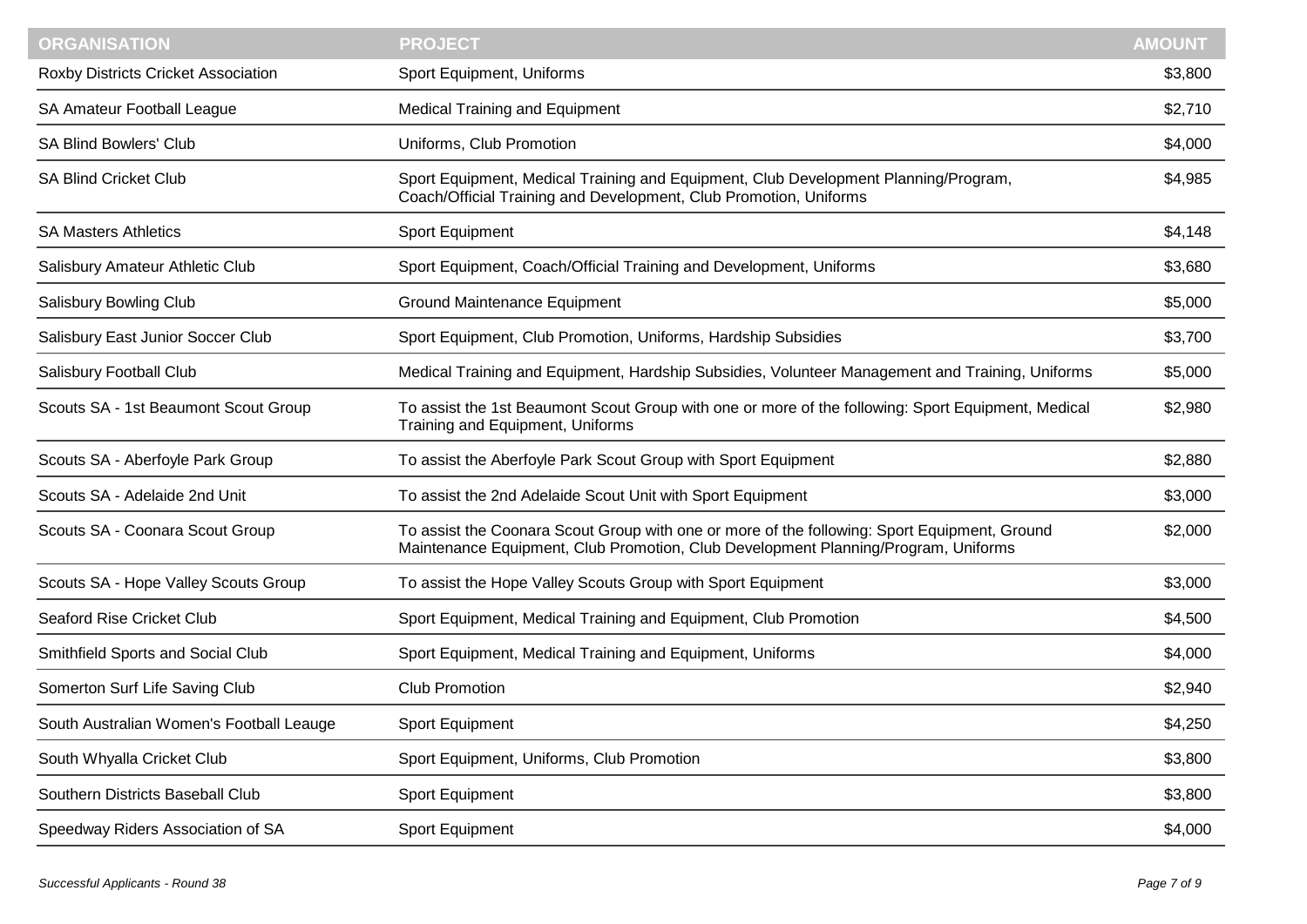| <b>ORGANISATION</b>                        | <b>PROJECT</b>                                                                                                                                                                                                     | <b>AMOUNT</b> |
|--------------------------------------------|--------------------------------------------------------------------------------------------------------------------------------------------------------------------------------------------------------------------|---------------|
| <b>Stirling Tennis Club</b>                | Coach/Official Training and Development, Uniforms                                                                                                                                                                  | \$5,000       |
| Strathalbyn Softball Club                  | Sport Equipment, Uniforms                                                                                                                                                                                          | \$4,120       |
| <b>Streaky Bay Tennis Club</b>             | <b>Medical Training and Equipment</b>                                                                                                                                                                              | \$1,820       |
| <b>Tantanoola Football Club</b>            | Uniforms, Medical Training and Equipment, Volunteer Management and Training                                                                                                                                        | \$2,840       |
| Tea Tree Gully Football Club               | Sport Equipment                                                                                                                                                                                                    | \$3,440       |
| Temarika Rhythmic Sportive Gymnastics Club | Sport Equipment, Medical Training and Equipment, Uniforms                                                                                                                                                          | \$4,800       |
| The Grove Tennis Club                      | Hardship Subsidies, Coach/Official Training and Development, Sport Equipment, Club Development<br>Planning/Program                                                                                                 | \$4,515       |
| <b>Tod Street Tennis Club</b>              | Sport Equipment, Coach/Official Training and Development, Uniforms, Hardship Subsidies                                                                                                                             | \$4,340       |
| <b>Torrens Valley Pistol Club</b>          | Sport Equipment, Ground Maintenance Equipment, Medical Training and Equipment, Club<br>Development Planning/Program, Coach/Official Training and Development                                                       | \$5,000       |
| <b>Trott Park Fencing Club</b>             | Volunteer Management and Training, Medical Training and Equipment, Club Development<br>Planning/Program, Sport Equipment, Club Promotion, Uniforms                                                                 | \$4,160       |
| Two Wells Equestrian and Pony Club         | Sport Equipment, Ground Maintenance Equipment                                                                                                                                                                      | \$5,000       |
| Valley View Eagles Softball Club           | Sport Equipment, Uniforms, Hardship Subsidies, Medical Training and Equipment, Coach/Official<br>Training and Development, Club Development Planning/Program, Club Promotion, Volunteer<br>Management and Training | \$5,000       |
| <b>Vicis Netball Club</b>                  | Sport Equipment, Uniforms                                                                                                                                                                                          | \$5,000       |
| <b>Victor Harbor Tennis Club</b>           | Sport Equipment, Hardship Subsidies, Club Promotion, Ground Maintenance Equipment, Uniforms                                                                                                                        | \$4,320       |
| <b>Vikings Netball Club</b>                | Sport Equipment                                                                                                                                                                                                    | \$4,000       |
| <b>Wallaroo Golf Club</b>                  | Ground Maintenance Equipment, Club Promotion, Hardship Subsidies, Club Development<br>Planning/Program, Volunteer Management and Training                                                                          | \$3,500       |
| Western Magic District Basketball Club     | Sport Equipment                                                                                                                                                                                                    | \$3,640       |
| <b>Willaston Football Club</b>             | Ground Maintenance Equipment, Medical Training and Equipment, Sport Equipment                                                                                                                                      | \$3,000       |
| Willunga District Basketball Association   | Ground Maintenance Equipment, Sport Equipment                                                                                                                                                                      | \$4,100       |
| Willunga Recreation Park                   | Club Development Planning/Program, Volunteer Management and Training                                                                                                                                               | \$4,500       |